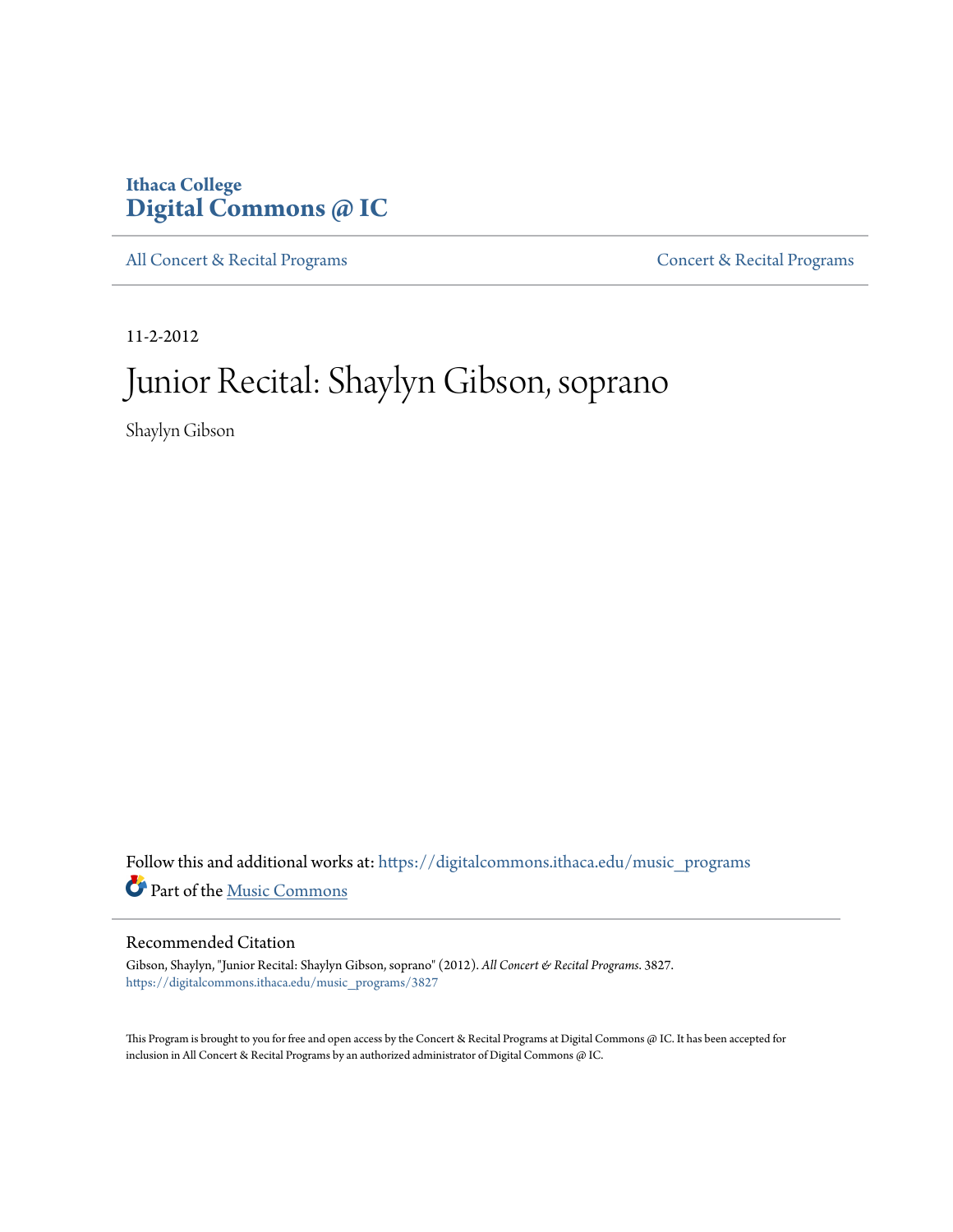# **Junior Recital:** Shaylyn Gibson, soprano

Matthew Holehan, piano Thomas Riley, tenor

Hockett Family Recital Hall Friday November 2nd, 2012 7:00 pm

**THES JUVALATA CRITER FOR LIVEIG** 

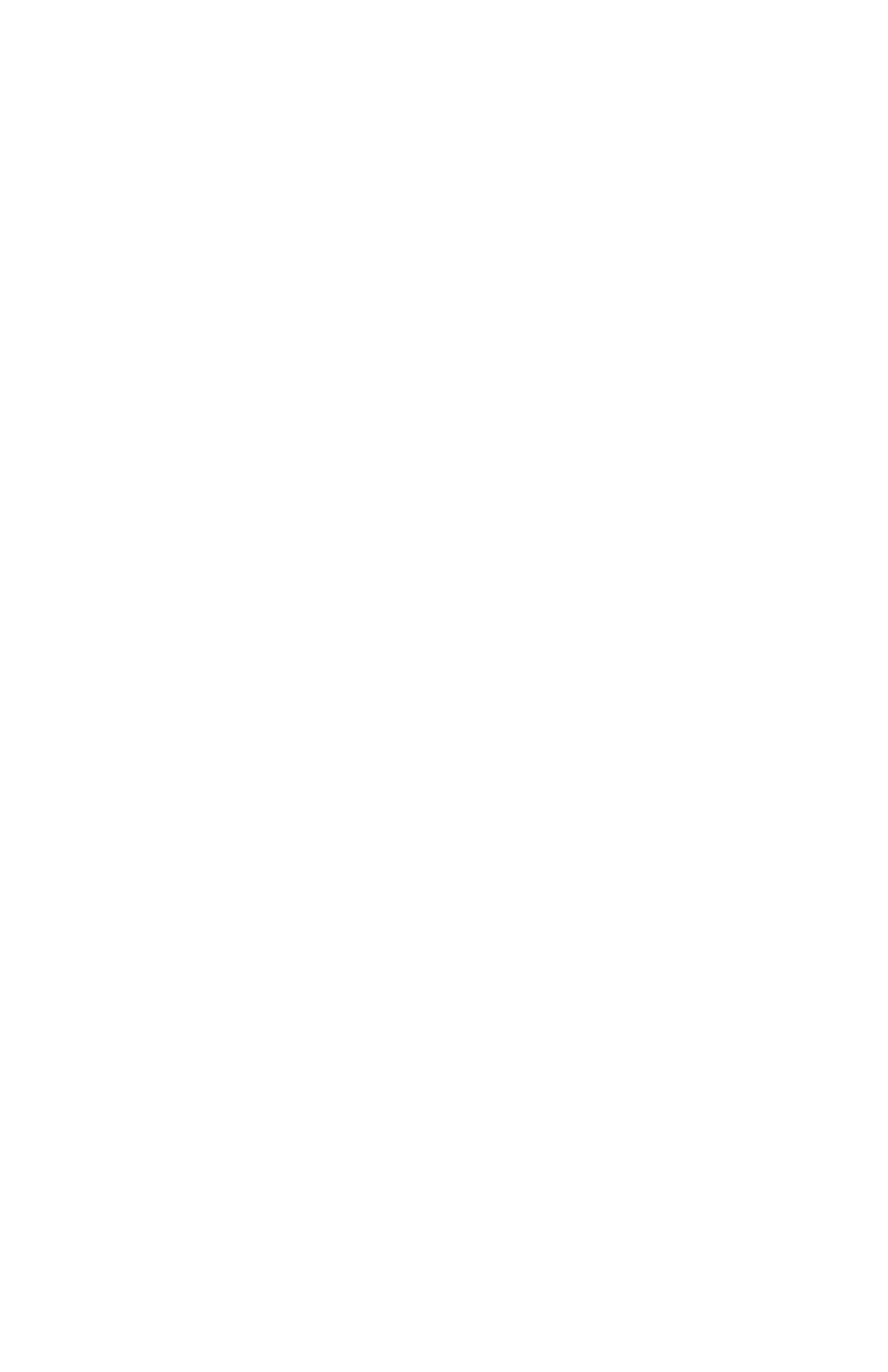# **Program**

Nature, the Gentlest Mmother Why Do They Shut Me Out of Heaven? Night My Heart is in the East

Ablösung im Sommer Hans und Grete Scheiden und Meiden Aaron Copland (1900-1990)

Gustav Mahler (1860-1911)

Bella, bella Melanto from *Il ritorno di Ulisse in patria Thomas Riley, Tenor* Claudio Monteverdi (1567-1643)

## **Intermission**

**Cing mélodies populaires grecques** Maurice Ravel

(1875-1937)

I. La Réveil de la Mariée II. Là-bas, vers l'église III. Quel galant m'est comparable IV. Chanson des cueilleuses de lentisques V. Tout gai!

Dance Anthem of the 80s The Wallet Dulce et Decorum Est

Regina Spektor (b. 1980)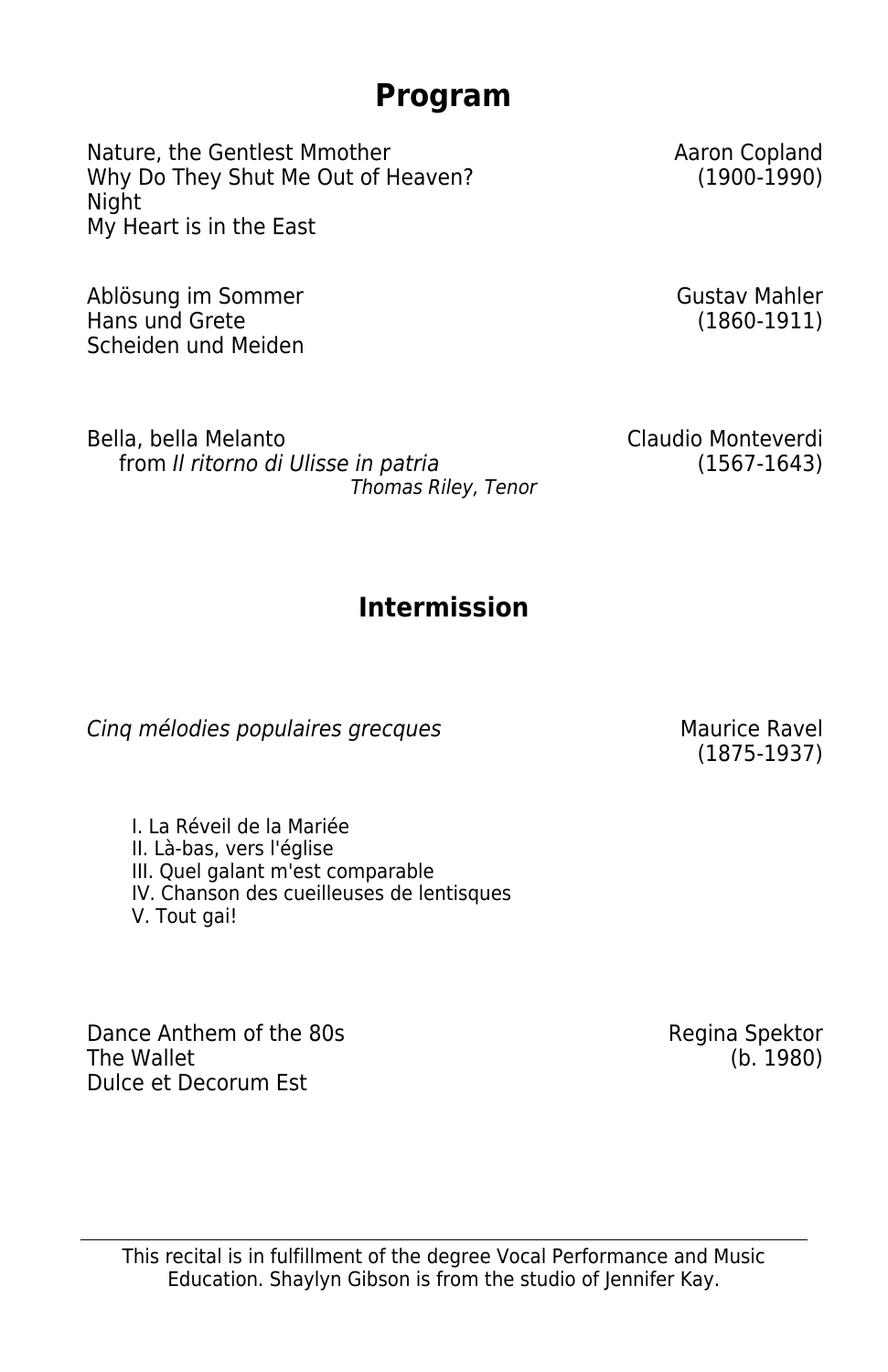## **Translations Ablösung im Sommer (Replacement in the Summer)**

Kukuk hat sich zu Tode gefallen, Cuckoo has fallen to death

an einer grünen Weiden! The von a green willow!

Wer soll uns denn den Sommer<br>Iang

Ei! Das soll thun Frau Aye! That shall do, Mrs.<br>Nachtigal!! Nachtigal!

Die sitzt auf grünem Zweige! Who sits on green branch!

Die kleine, feine Nachtigall, The small, fine nightingale,

wenn andre Vögel schweigen! when other birds are silent! Wir warten auf Frau Nachtigall, We wait for Mrs. Nightingale, die wohnt im grünen Hage, by who lives in green glen,<br>und wenn der Kukuk zu ende by and when the Cuckoo is at his und wenn der Kukuk zu ende ist, end,

dann fangt zie an zu schlagen! then she begins to sing!

Kukuk ist todt!<br>Wer soll uns denn den Sommer Who shall drive away the boredom die Zeit und Weil' vertreiben? and long hours of the summer? Nightingale! die liebe, süsse Nachtigall! the lovely, sweet, nightingale! Sie singt und springt, ist all'zeit She sings and springs, is always<br>froh. bappy. happy,

## **Hans und Grete (Hansel and Gretel)**

Ringel, ringel, Reih'n! Ring, ring, dance!

Wer fröhlich ist, der schlinge Whoever is joyful, he join<br>sich ein! himself in!

Wer Sorgen hat, der lass' sie by a Whoever has troubles, he<br>daheim! daheim! daheim! eaves them at home!

wie glücklich der ist!

So suche dir ein's!<br>
So seek you one!

Ein liebes Liebchen, das ist was A lovely sweetheart, that is<br>Fein's. Something wonderful.

Juch-he! Juch-he! Hooray! Hooray!

Ringel, ringel, Reih'n! Ring, ring, dance!

so allein?

himself in!

leaves them at home!

Wer ein liebes Liebchen küsst, Whoever has a dear lover, how

Ei, Hänschen, du hast ja kein's. Aye, Hansel, you certainly have none.

something wonderful.

Ei, Gretchen, was stehst denn Aye, Gretel, why do you stand<br>So allein?

Guckst doch hinüber zum Are you looking over at little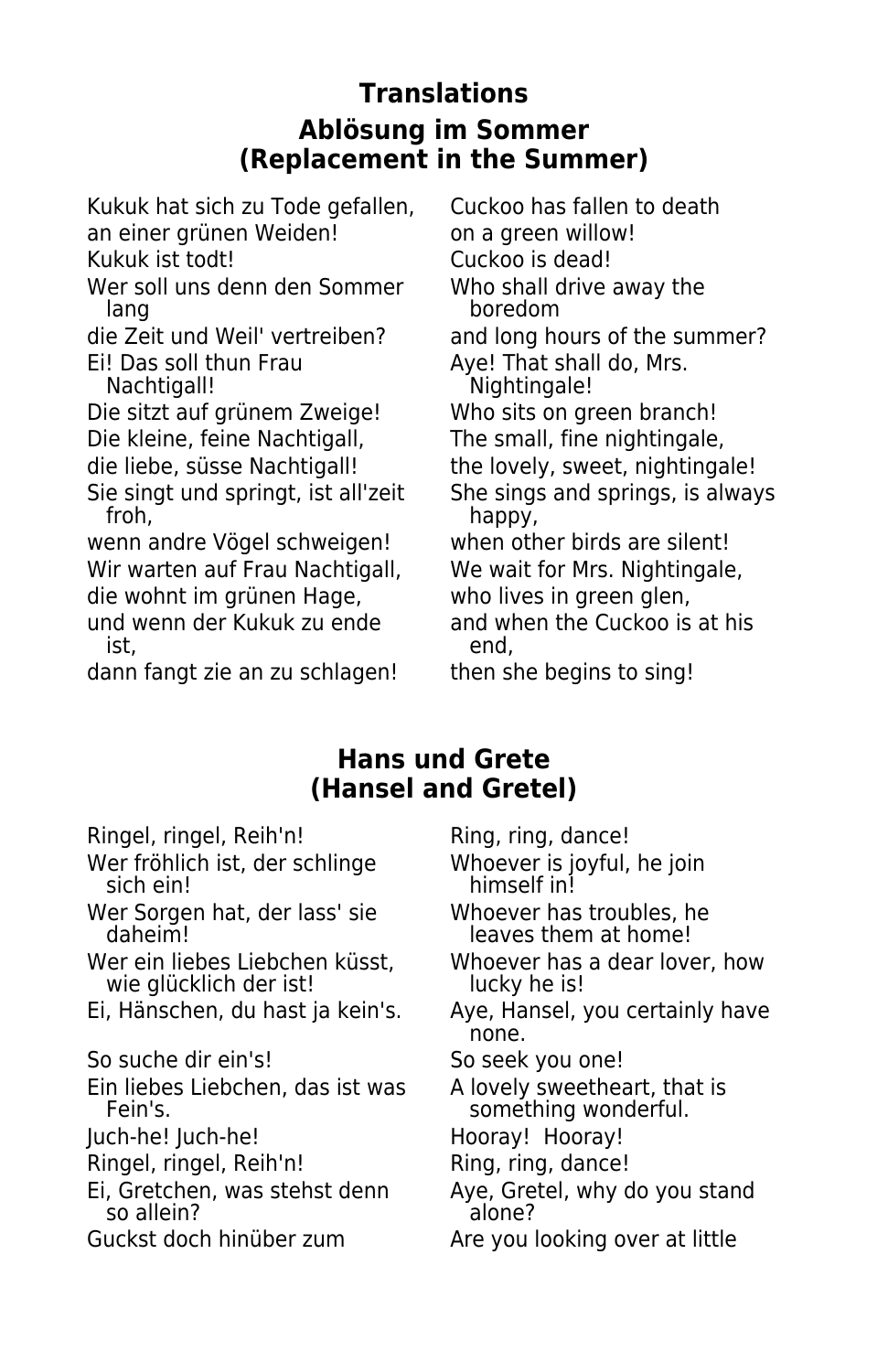Hänselein!? Hansel? Und ist doch der Mai so grün? And isn't the May so green? Und die Lüfte, sie zieh'n! And the breezes, they blow! Ei seht doch den dummen Hans! Aye, look then at dumb Hansel! Wie er rennet zum Tanz!<br>
How he rushes to the dance

Er suchte ein Liebchen,<br>
Juch-he! Er fand's!<br>
He found one!

floor!

hooray! He found one!

### **Scheiden und Meiden (Departure and Separation)**

- Es ritten drei Reiter zum Tore There ride three horsemen out<br>Through the gate!
- 
- Fein's Liebchen, das schaute A dear beloved looks out<br>
zum Fenster hinaus!<br>
through the window!
- geschieden sein,
- Ringelein! The ring!
- 
- 
- Es scheide das Kind wohl in der The child will already leave it's Wieg'!
- Wann werd' ich mein Schätzel When will I then get to my<br>wohl kriegen?! Sweetheart? wohl kriegen?!
- 
- Und ist es nicht morgen, ach, And if it is not tomorrow, ah,<br>wär' es doch heut'! wauld that it were it today!
- grosse Freud'! [joy!]
- 
- 
- 
- through the gate! Ade! Ade! **Farewell!** Farewell! through the window!
- Und wenn es denn soll and if then we should be geschieden sein,<br>
geschieden sein, beparated,
- so reich mir dein goldenes give to me your little, golden
- Ja, Scheiden und Meiden tut Yes, departure and separation<br>
veh! cause pain! cause pain!
- Ade! Farewell!
	-
	-
- Ade! Farewell!
	- would that it were it today!
- Es machte uns beiden wohl It would give us both so great a
- Ade! Ade! **Ade!** Ade! **Farewell!** Farewell!
- Ja, Scheiden und Meiden tut Yes, departure and separation<br>Cause pain! cause pain!
- Ade! Farewell!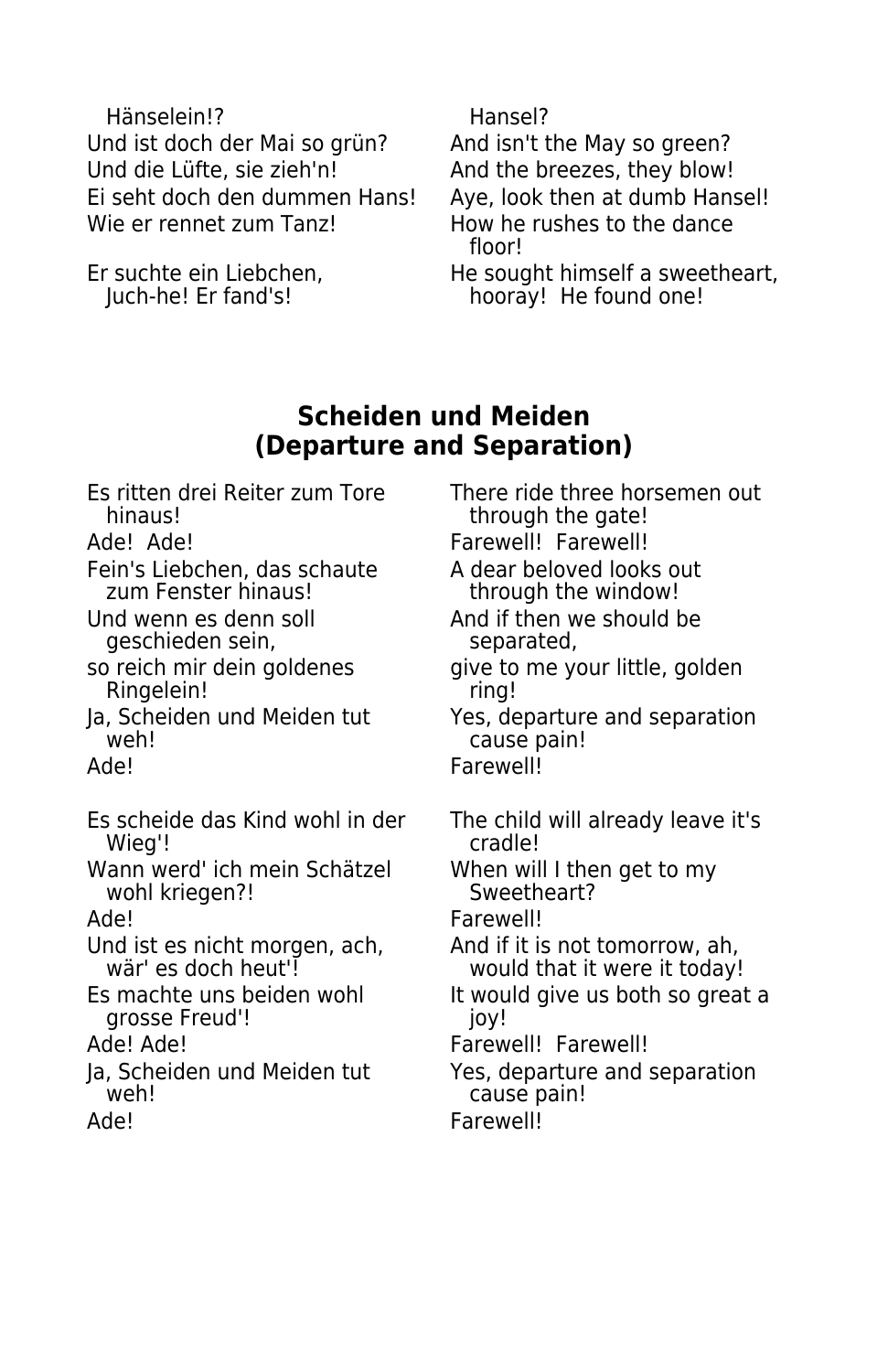## **Bella, bella Melanto (Beautiful Melanto)**

### **Eurimaco**: **Eurimaco**:

Bella Melanto, Melanto mia, Beautiful Melanto, Melanto<br>qraziosa Melanto, mine, gracious Melanto, Il tuo canto è Your singing is un incanto. an enchantment. Il tuo volto è magia. Your face is magic. È tutto laccio in te. My world is trapped in you. Ciò ch'altri amaga ciò che He who is not enchanted laccio non è fa tutto piaga. by you is plagued.

Vezzoso garuletto, Charming flattery, ingemmar le bellezze, bejewel my beauties, illustrar, how to illustrate, a tuo pro, in the second to your advantage,<br>d'un volto i rai.<br>d'un volto i rai. Lieto vezzeggia pur con Sweetly flattering glorie mie<br>le tue dolci bugie. The my glories with your let

### **Eurimaco**: **Eurimaco**:

Che il negar d'adorar To deny adoration<br>
confessata deità è To a God confessata deità è bugia d'empietà.<br>
is a lie of impiety.

### **Le due**: **Both**:

De' nostri amor concordi With our harmonious love. sia pur la fiamma accesa. See let the flame be lit. Che amato The lover non amando that does not love arreca offesa. causes an offense. Ch'amato The lover il non amar that does not love diventa offesa. **becomes** an offense.

### **Eurimaco**: **Eurimaco**:

Ne con ragion s'offende To rightly be an offense colui che per offese amor is a price you pay ti rende. for love.

mine, gracious Melanto,

### **Melanto**: **Melanto**:

come ben tu sai how well you know how to the look of a face. with your lovely lies.

Bugia sarebbe s'io **It would be a lie if in loving** londando non t'amassi. vou, I did not praise you.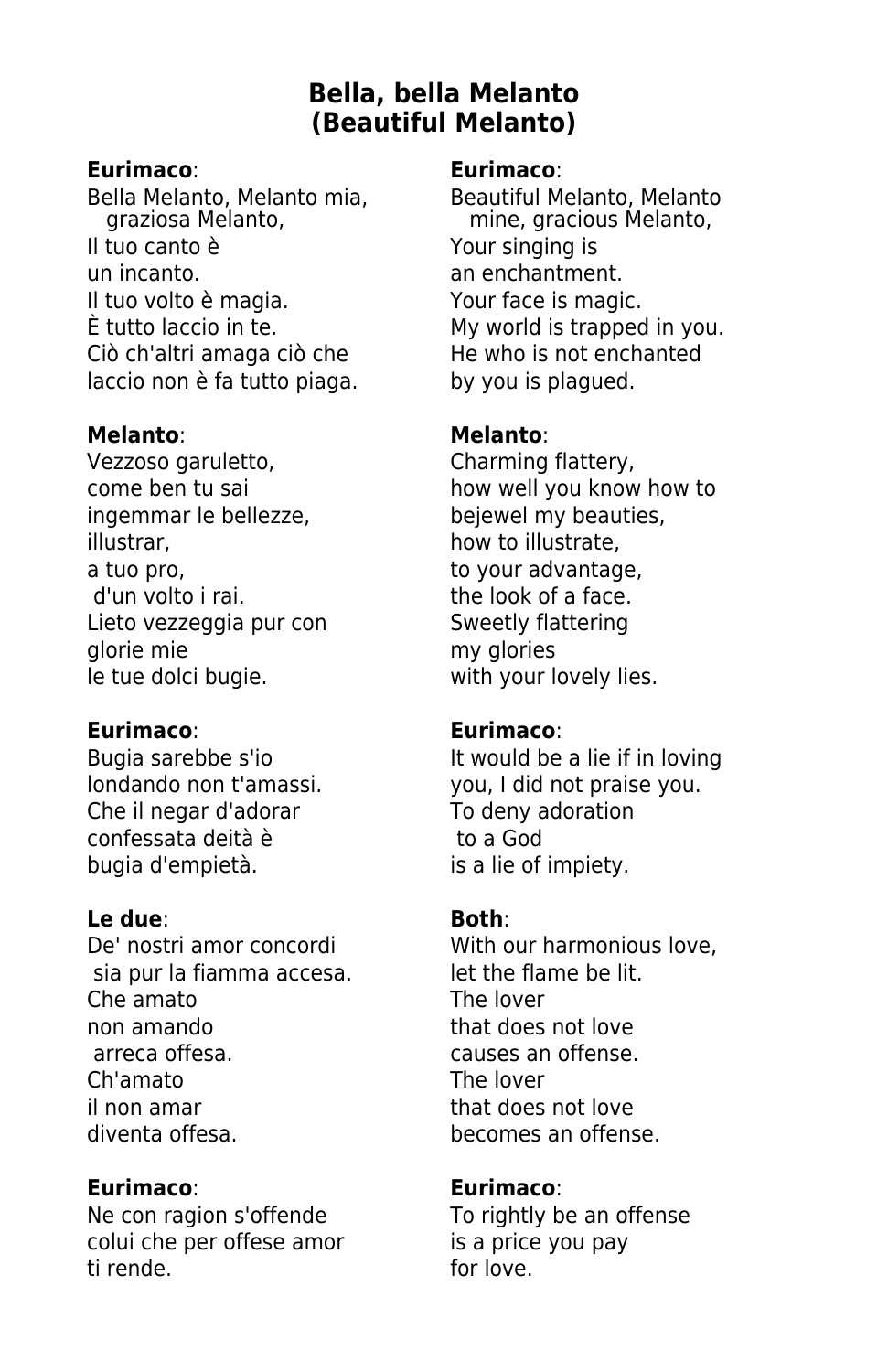S'io non t'amo, sould be a lif I did not love you, cor mio, my heart, che sia di gelo l'alma let the soul within me ch'ho in seno be frozen before a tuoi begli occhi avante. your beautiful eyes.

### **Eurimaco**: **Eurimaco**:

non mi sia stanza let there be no room il mondo for me on earth

### **Le due**: **Both**:

Dolce, dolce mia vita Sweetly, my life Lieto, mio bene the entity of the Happily, my love nodo si bel knot so beautiful, non si disciolga mai. 
http://www.inever be untied.

### **Melanto**: **Melanto**:

Eurimaco, mia vita, Eurimaco, my life, dar nel tuo sen alle mie van upon your breast go gioie il corso.  $\qquad \qquad$  the course of my joys.

Come volentieri cangerei How gladly I would change questa in un diserto this place into a desert ove occhio curioso a veder where curious eyes non giungessi i nostri entrante could not see our errori. **mistakes.** 

### **Le due**: **Both**:

Dolce, dolce mia vita Sweetly, my life Lieto, mio bene Happily, my love nodo si bel Knot so beautiful, non si disciolga mai. The never be untied.

### **Melanto**: **Melanto**:

Se in adorarti cor non If in my heart I am not ho costante constantly adoring you o tetto il cielo. and a ceiling on heaven.

Dolce, mia vita sei Sweetly, you are my life lieto, mio bene sarai enterabilismo Happily, you'll be my love

Come il desio m'invoglia, Botto How desire envelopes me, senza fren, senza morso, unrestrained, without guilt,

### **Eurimaco**: **Eurimaco**:

Dolce, mia vita sei sould be sould be sweetly, you are my life lieto, mio bene sarai **Happily**, you'll be my love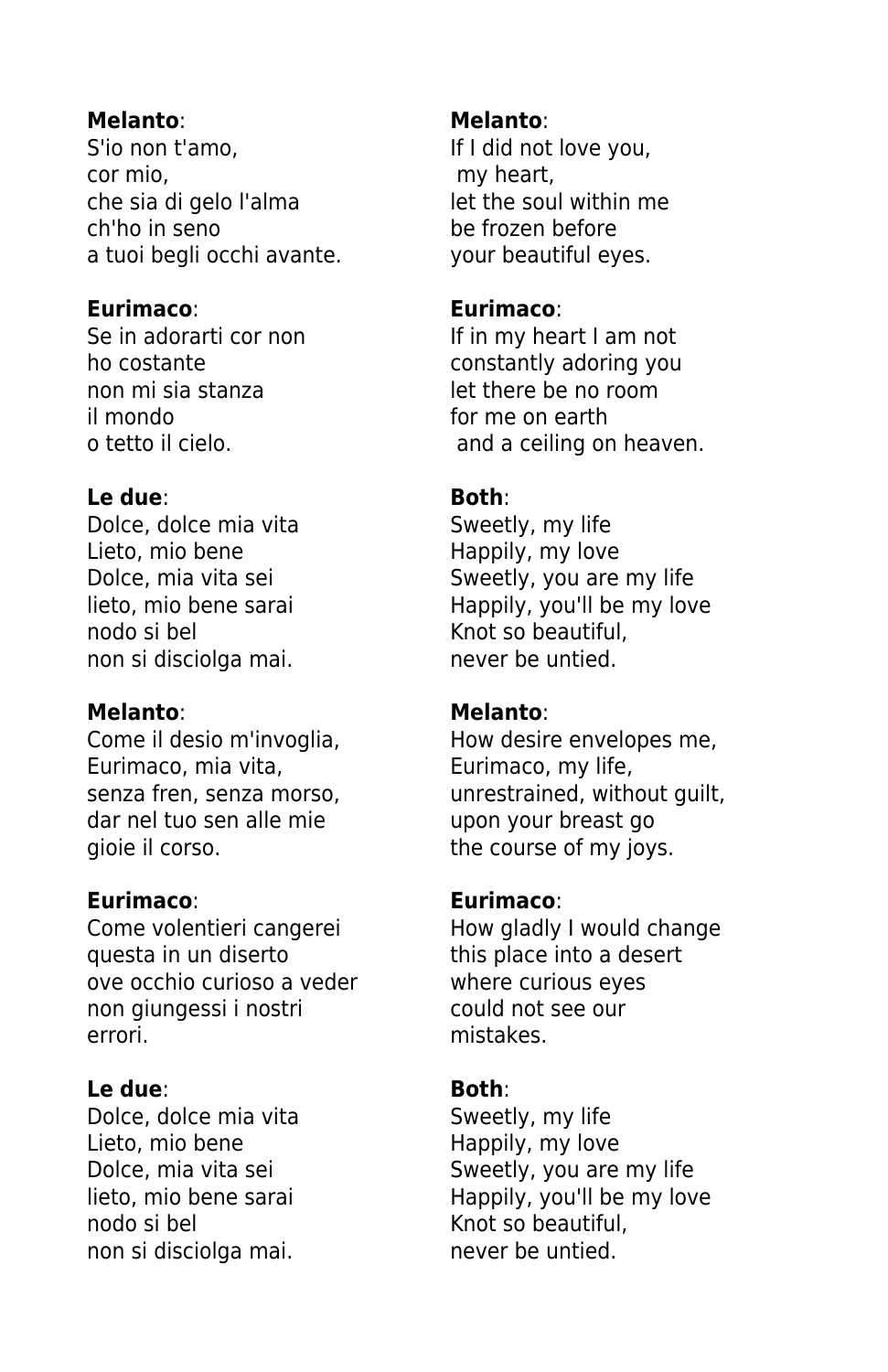## **Cinq mélodies populaires grecques (Five Greek Folksongs)**

# **de la Mariée of the bride**

Réveille-toi, réveille-toi, wake up, wake up, perdrix mignonne, ah! my pretty partridge, ah! Ouvre au matin **Open your wings** tes ailes. to the morning. Trois grains de beauté, Three beauty marks, mon coeur est en brulé! my heart is on fire! Vois le ruban d'or See the ribbon of gold que je t'apporte, that I bring you, Pour le nouer autour to use to tie up de tes cheveux. your hair. Si tu veux, ma belle, In the May ou wish, my beauty, viens nous marier! come, we shall marry! Dans nos deux familles, **In our two families**, tous sont alliés!<br>
all are allied!

Là-bas, vers l'église,<br>
vers l'église Ayio<br>
vers l'église Ayio<br>
vers l'église Ayio Sidéro,<br>l'église, o Vierge sante, en la the chu l'église the church of<br>Avio Costanndino.<br>Saint Constan Se sont réunis, They are gathered, rassemblés en assembled in nombre infini du monde, tous les plus of the world, all the most

# **I.** Le Réveil **I.** The awakening

### **II. Là-bas, vers l'église II. There, by the church**

by the church of Saint the chuch, o Virgin Saint, Saint Constantine. du monde, o Vierge sainte, only of the world, o Virgin Saint, brave!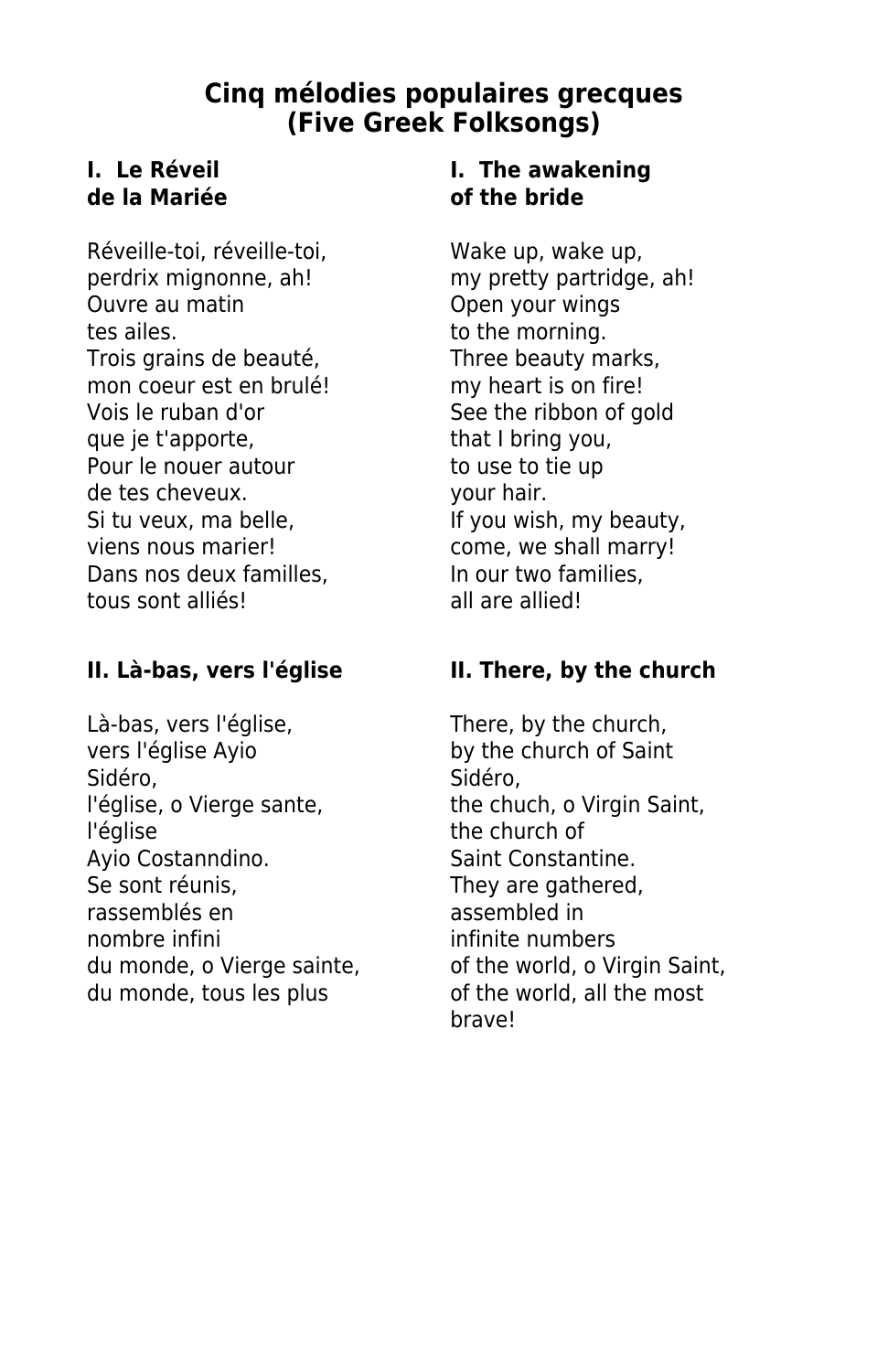# **comparable compare with me**

Quel galant m'est What gallantry can comparable,<br>
d'entre ceux qu'on voit d'among those one passer? passing by? Dis, dame Vassiliki! Tell, lady Vassiliki! Vois, pendus à ma<br>See, hanging on my cienture, belt, pistolets et sabre pistoles and curved aigu... sword...

# **III. Quel galant m'est III. What gallantry can**

among those one sees Et c'est toi que j'aime! And it is you that I love!

### **IV. Chanson des IV. Song of the cueilleuses de lentisques lentisk gatherers**

joie de mon coeur, trésor qui m'est si cher; treasure so dear to me; joie de l'âme et du coeur, joy of soul and of heart, tu es plus beau vou are more beautiful qu'un ange. Than an angel. O lorsque tu parais, **O** when you appear, ange si doux, angel so sweet, devant nos yeux, before our eyes, comme un bel ange blond, like a beautiful blond angel sous le clair soleil, beneath the bright sun, Hélas! tous nos pauvres Alas! all our poor coeurs hearts sigh!

**O joie de mon âme,** O joy of my soul, <br>
joie de mon coeur, **blue is a long i** joy of my heart, toi que j'aime ardement, you who I love passionately,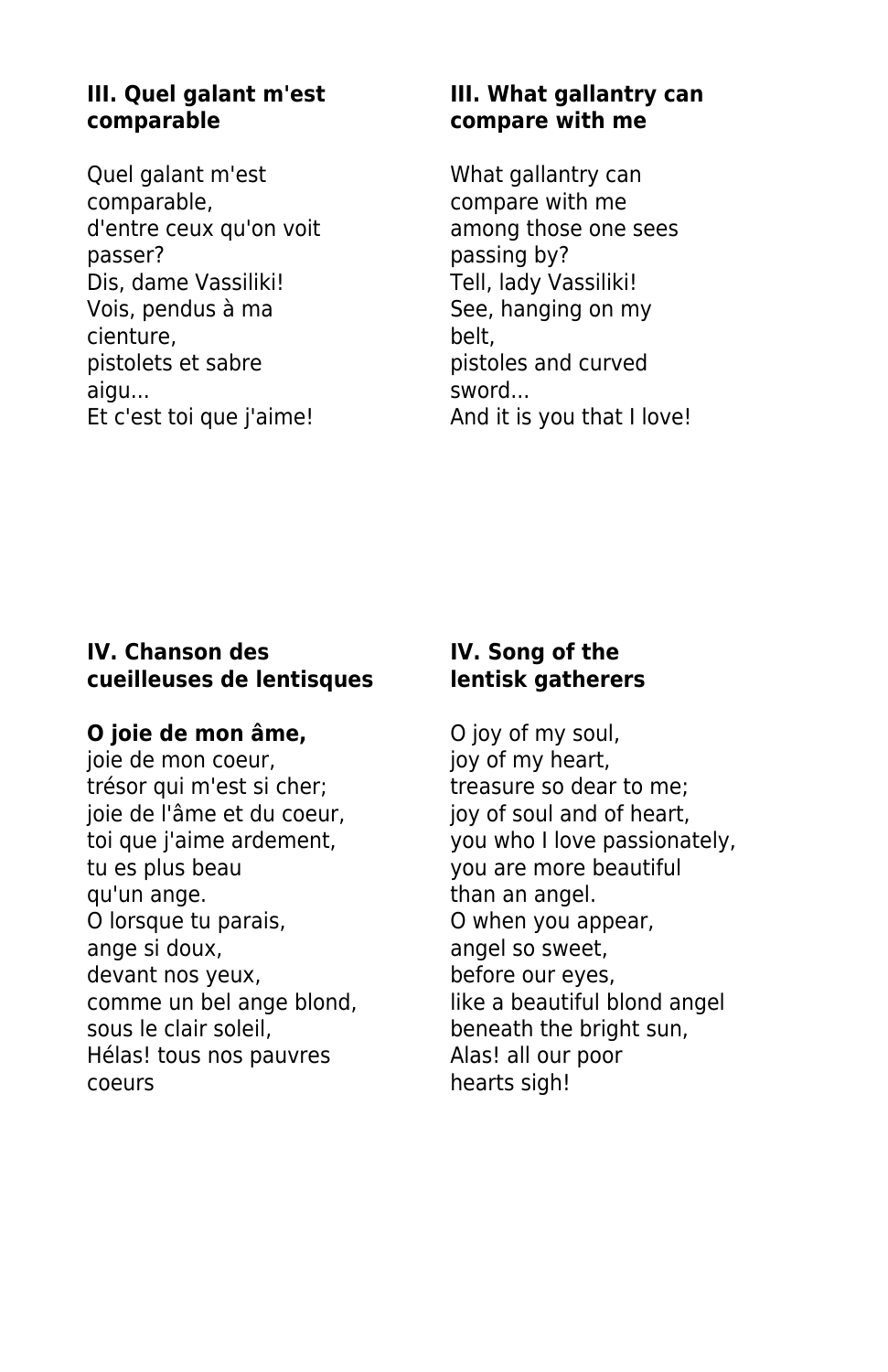Ha, tout gai!<br>
Belle jambe, tireli, 
Hall are happy!<br>
Beautiful legs, tral qui danse;<br>Belle jambe, Belle jambe, Beautiful legs, Beautiful legs, In vaisselle danse,

### **V. Tout gai! V. All are happy!**

Tout gai! gai, and a solution of the All are happy! happy, happy! happy! Beautiful legs, tralala,<br>that dance; la vaisselle danse, the dishes are dancing,<br>Tra la la la la la!<br>Tra la la la!<br>Tra la la la! Tra la la la la!